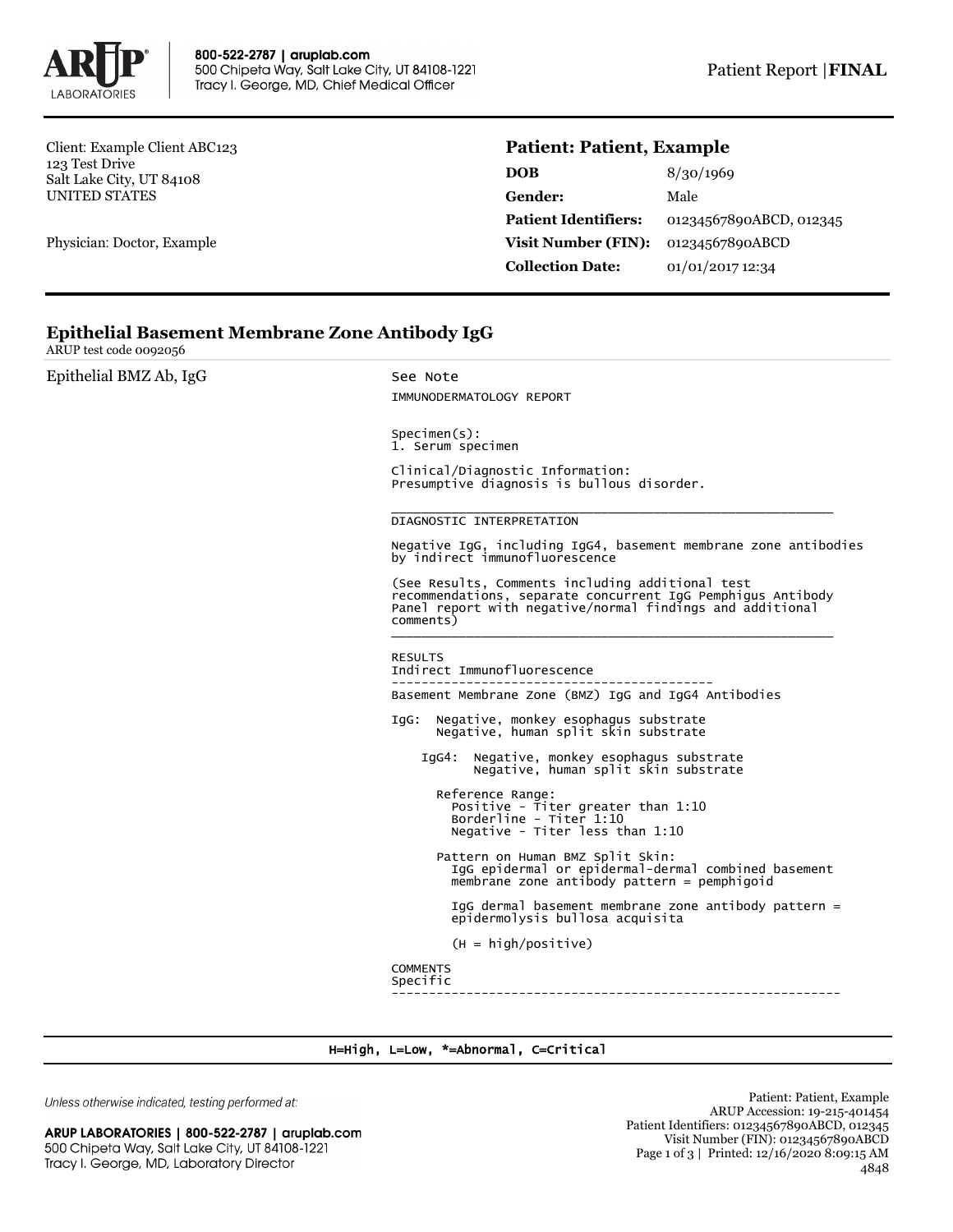

The negative IgG, including IgG4, basement membrane zone<br>antibodies by indirect immunofluorescence testing are against<br>the diagnoses of pemphigoid and epidermolysis bullosa acquisita.<br>Concurrent IgG Pemphigus Antibody Pane comments).

In certain patients with pemphigoid, IgG BP 180 and/or IgG BP 230 antibody levels by ELISAs may be more sensitive diagnostic<br>markers than indirect immunofluorescence, and, in certain<br>patients with epidermolysis bullosa acquisita, IgG Collagen VII<br>antibodies by ELISA may be a more sen than indirect immunofluorescence. Therefore, if pemphigoid and/or epidermolysis bullosa acquisita are diagnostic considerations, recommend additional ELISA testing which may be accomplished on this specimen by add-on test request for:

- 
- IgG Bullous Pemphigoid Antigens, BP 180 and BP 230, Antibodies (ARUP test number 0092566), and/or - IgG Collagen Type VII Antibody (ARUP test number 2010905).

Another consideration is that patients with linear IgA bullous dermatosis may have clinical similarity to patients with pemphigoid and epidermolysis bullosa acquisita. To further evaluate for linear IgA disease, additional indirect immunofluorescence testing may be accomplished on this specimen by add-on test request for:

IgA Epithelial Basement Membrane Zone Antibody (ARUP test number 0092057)

Further testing on this specimen may be requested by contacting ARUP Client Services at 1-800-242-2787 (toll free) option 2.

If it would be helpful to discuss this patient's case with this report, contact ARUP Client Services at 1-800-242-2787 option 2 and ask to speak with the Immunodermatology Laboratory at the University of Utah regarding patient results.

## General

Approximately 80 percent of patients with bullous pemphigoid,<br>epidermolysis bullosa acquisita, and linear IgA bullous<br>dermatosis have positive antibodies to basement membrane zone<br>components in their sera. Approximately 20 pemphigoid, demonstrate antibodies to basement membrane zone components. The pattern of staining on split skin substrate specifies disease. IgG4 subclass reactivity may be more sensitive than IgG in some patients with immunobullous diseases.

TESTING METHODS Indirect Immunofluorescence -------------------------------------------

Basement Membrane Zone (BMZ) IgG and IgG4 Antibodies

The patients serum is progressively diluted beginning at 1:5 in two-fold dilutions, layered on sections of monkey esophagus substrate and human skin split at the basement membrane zone substrate, and stained with fluorescein-conjugated anti-IgG using Analyte Specific Reagents (ASRs). Three screening<br>dilutions of serum are tested and, when positive, the serum is<br>further diluted in two-fold reductions to the limiting dilution<br>of antibody detection or to a maximum d have not been cleared or approved by the U.S. Food and Drug Administration. ASRs are used in many laboratory tests necessary

## H=High, L=Low, \*=Abnormal, C=Critical

Unless otherwise indicated, testing performed at:

ARUP LABORATORIES | 800-522-2787 | aruplab.com 500 Chipeta Way, Salt Lake City, UT 84108-1221 Tracy I. George, MD, Laboratory Director

Patient: Patient, Example ARUP Accession: 19-215-401454 Patient Identifiers: 01234567890ABCD, 012345 Visit Number (FIN): 01234567890ABCD Page 2 of 3 | Printed: 12/16/2020 8:09:15 AM 4848